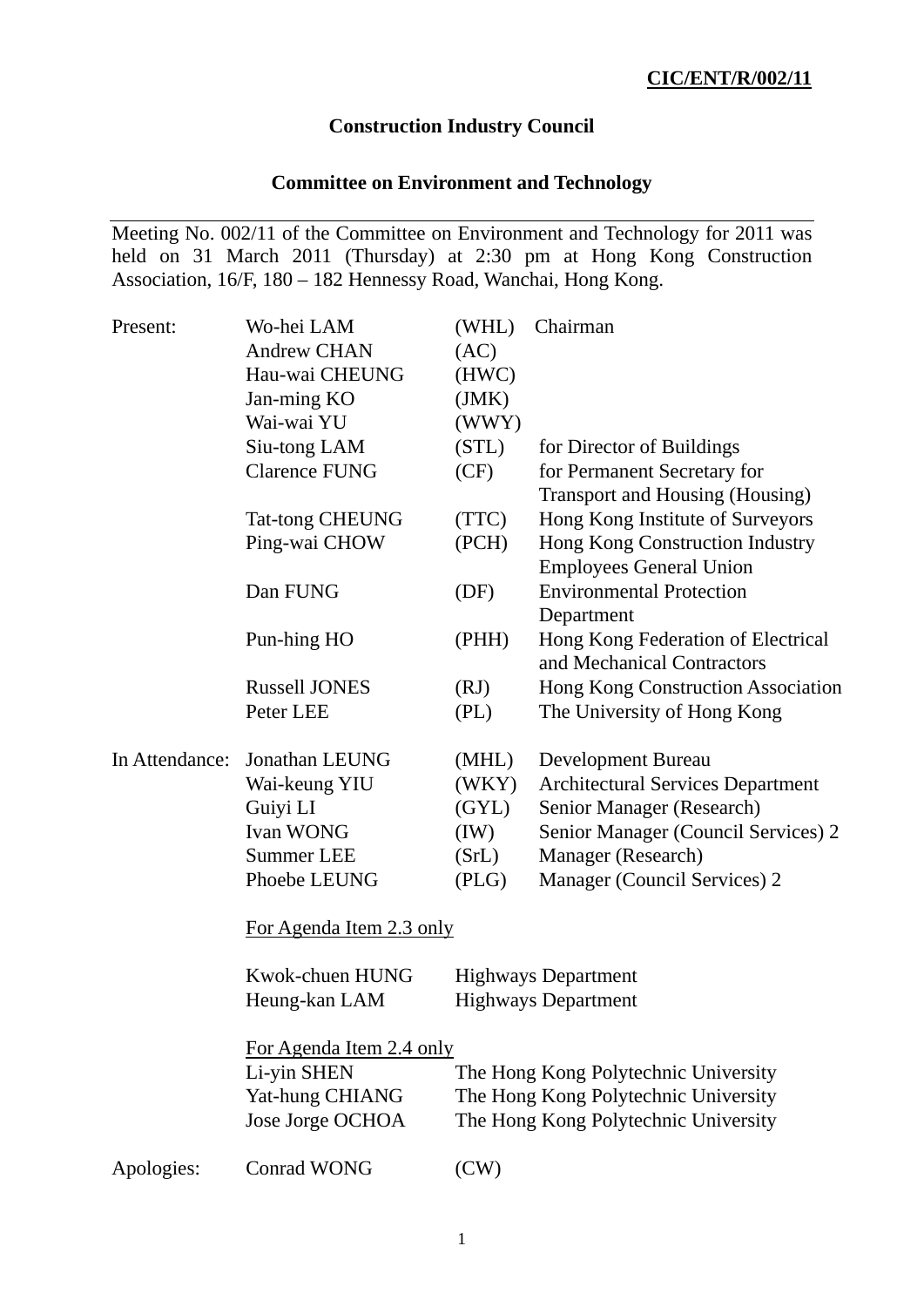# **CIC/ENT/R/002/11**

| Siu-hung CHAN       | (SHC)  |                                          |
|---------------------|--------|------------------------------------------|
| Wai-wah HO          | (WWH)  |                                          |
| <b>James KWAN</b>   | (YCK)  |                                          |
| Joseph LEE          | (HWL)  |                                          |
| Kam-hung YU         | (KHY)  |                                          |
| <b>Jimmy CHAN</b>   | (JiCN) | Development Bureau                       |
| <b>Derrick PANG</b> | (DP)   | Chun Wo Development Holdings Ltd         |
| Long PANG           | (LP)   | <b>Construction Site Workers General</b> |
|                     |        | Union                                    |
| <b>Connie YEUNG</b> | (CYG)  | <b>Housing Department</b>                |
|                     |        |                                          |

## **PROGRESS REPORT**

### **Action**

### 2.1 **Confirmation of the Progress Report of the Previous Meeting**

Members took note of Paper CIC/ENT/R/001/11 and confirmed the progress report of the last meeting held on Thursday, 13 January 2011 at Hong Kong Construction Association, Hong Kong.

### 2.2 **Matters Arising from the Previous Meeting**

2.2.1 Joint Workshop of CIC Research Task Force and HKCA Environmental Committee

Discussed under Agenda Item 2.10

2.2.2 Minimising the number of construction-related cards

This issue was further discussed at the CIC Council meeting. It was noted that Hong Kong Construction Association (HKCA) had explored ways to standardise company cards for construction workers but there were technical constraints on consolidating different cards into one due to:

- (a) storing all relevant data on a single smart card was not viable as information volume would exceed the storage capacity; and
- (b) different smart card systems adopted different data standards and there would be difficult to have a single data standard compatible with all smart card systems.

In that regard, alternative approaches such as legislative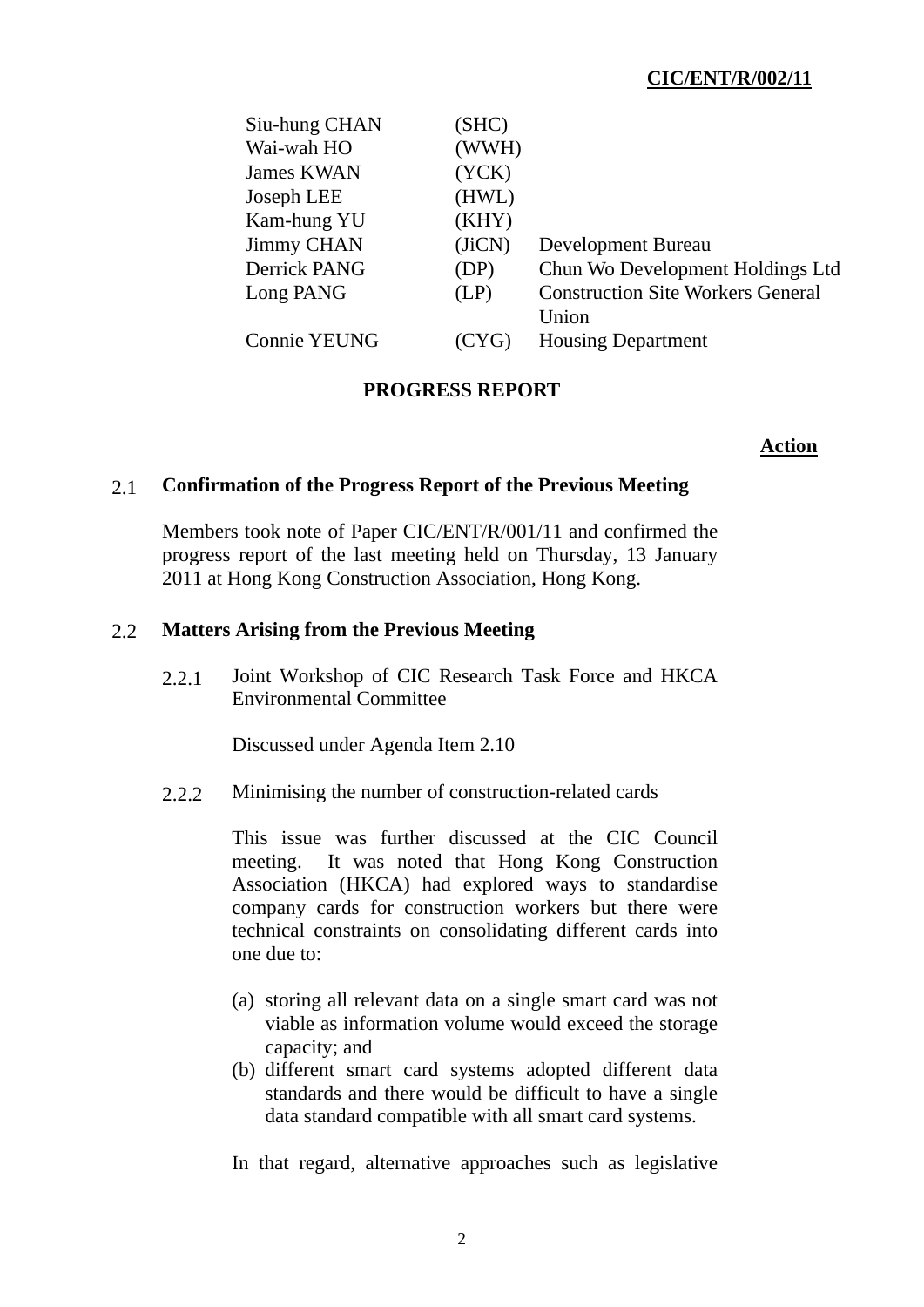amendments or administrative measures would have to be explored. The Development Bureau recognised the aforesaid constraints and would explore measures to reduce the burden of carrying multiple construction-related cards alongside the amalgamation of the CIC and the Construction Workers Registration Authority.

2.2.3 Research proposal on Commitment towards Sustainable Urbanisation of the Construction Industry in Hong Kong

Discussed under Agenda Item 2.4

2.2.4 Adoption of modular construction in Hong Kong

Discussed under Agenda Item 2.11

2.2.5 Guidelines on Trip Ticket System (TTS) for Disposal of Construction & Demolition (C&D) Materials

> In response to a Member's question on overloading trucks, the Secretariat reported that under the TTS, there would be site supervisory personnel to man each exit from the site to ensure that every truck carrying C&D materials leaving the site would bear a duly completed CHIT or Disposal Delivery Form, and the volume of the C&D materials would be recorded. In that regard, the site staff should be able to spot overloading trucks.

## 2.3 **Concrete Paving Units with Recycled Glass**

Members received a presentation from MHL on the adoption of concrete paving units with recycled glass in works projects of the Highways Department. MHL advised that concrete paving units with recycled glass had been using in all maintenance term contract of the Highways Department as well as some selected projects of the Housing Department. He appealed the construction industry to use such kind of environmentally-friendly paving units in private works projects with a view to increasing the use of recycled materials while reducing waste glass.

A Member pointed out that the use of recycled materials in local works projects was limited. He added that recycled materials, unlike standard construction materials, would require approval of project consultants and such procedures could be time consuming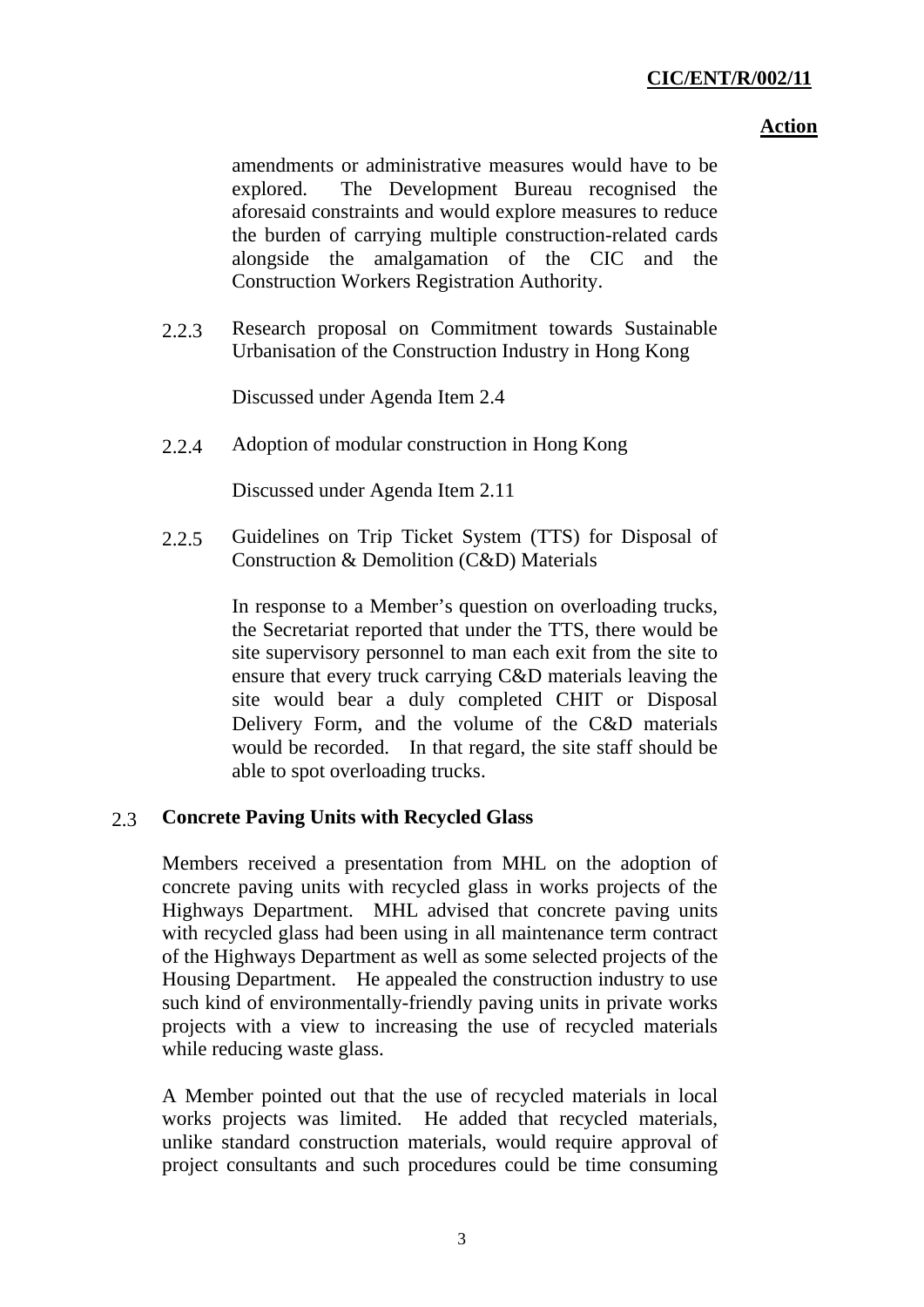and hinder the use of recycled materials. Members also noted that recycled glass had not been used in structural concrete.

After deliberation, Members agreed that greater use of concrete paving units with recycled glass in private works projects warranted consideration. The issue would be explored in the Research on River Sand Substitutes for Concrete Production and Cement Sand Mortar Production.

## 2.4 **Research Proposal on Commitment towards Sustainable Urbanisation of Construction Industry in Hong Kong**

*[Prof Jan-ming KO declared that he and the project proponent were working at The Hong Kong Polytechnic University (PolyU) though he was not involved in the proposed research entitled "Commitment towards Sustainable Urbanisation of Construction Industry in Hong Kong". As the discussion focused on technical sharing, Members invited Prof KO to stay at the meeting.]* 

*[Representatives of PolyU joined the meeting at this juncture.]* 

Members took note of the Paper CIC/ENT/P/006/11. In response to Members' questions, representatives of PolyU clarified the following:

- (a) The definition of Sustainable Urbanisation as proposed in the Paper was adopted by AsiaConstruct.
- (b) Korea withdrew from the joint studies due to their resources constraints.
- (c) The proposed research findings would be able to benchmark the environmental performance of the construction industry in Hong Kong against other Asian cities, and yet the findings would not be directly related to the contractor sector.

*[Representatives of PolyU left the meeting at this juncture.]* 

In respect of the research proposal, Members exchanged their views as follows:

- (a) As the CIC should focus on the practical research, the findings of the proposed research could not be put into immediate and practical use for the construction industry.
- (b) The Environment Bureau had not yet published the carbon reduction targets for Hong Kong after the Public Consultation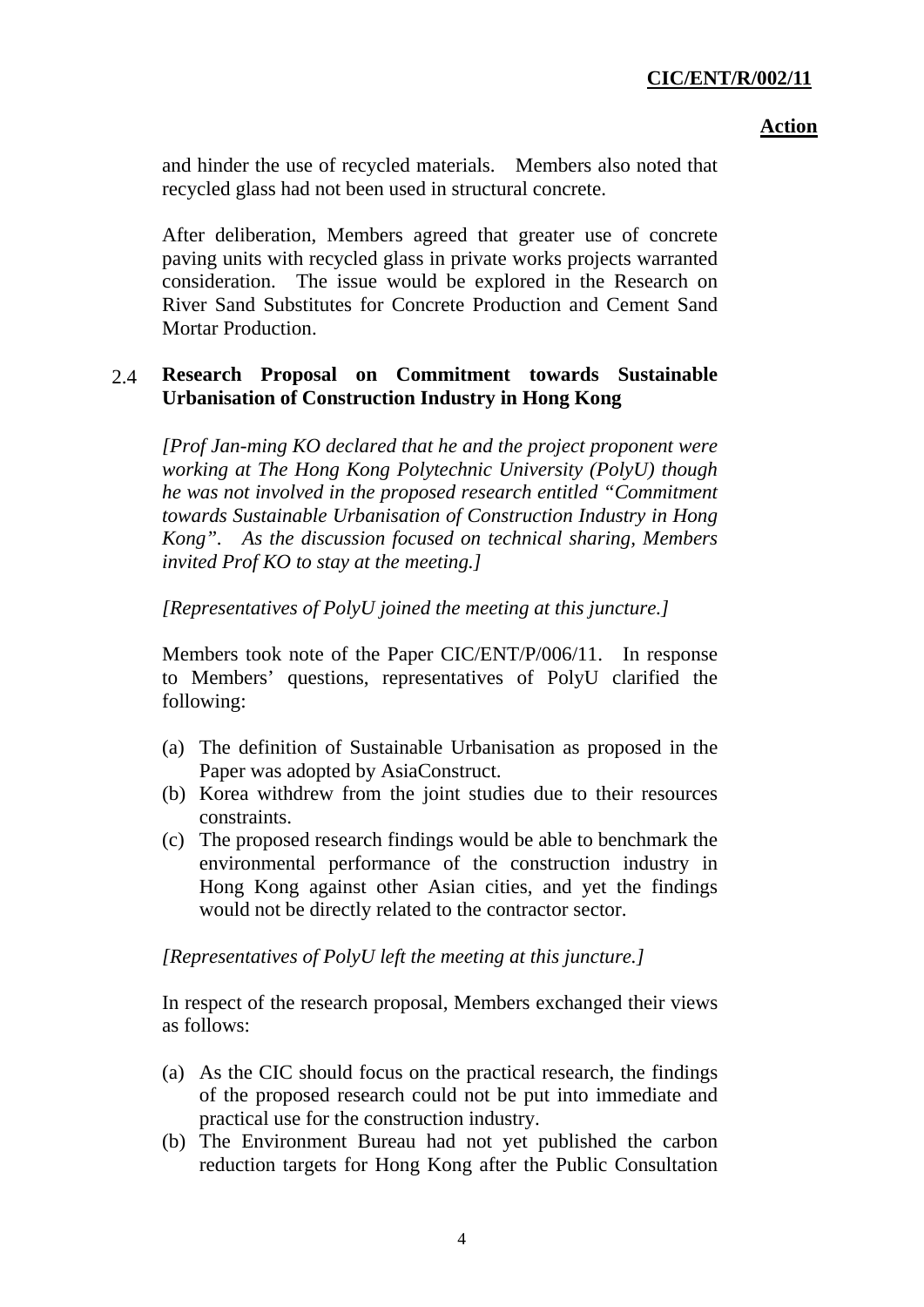on Hong Kong's Climate Change Strategy and Action Agenda in December 2010. Without such targets, it would be difficult for the research team to draft the framework of measures to directly relate construction industry activities to the urban sustainability goals of Hong Kong (Task 5 of the proposal).

- (c) The proposed research might overlap with the studies conducted by the Council for Sustainable Development and the alignment of the proposed project with the work of the Council for Sustainable Development required further consideration.
- (d) For case studies (Task 4 of the proposal), some well-known case studies were available. It might not be worthwhile repeating such research efforts.
- (e) Some common building types such as ordinary residential buildings (private) and office buildings were not covered in the case studies of the proposed research.
- (f) The proposal could be enriched by making reference to the Council for Sustainable Development's Report on Building Design to Foster a Quality and Sustainable Built Environment, the new design requirements to be effective on 1 April 2011, the United Kingdom's low carbon construction report and the newly-established Asian Green City Index.

After deliberation, Members considered that only part of the proposed research might deserve pursuing whilst the subject as a whole was not the main priority of the Com-ENT. The Secretariat was requested to advise PolyU that the proposed research did not receive strong support from Members and was declined.

**CIC Secretariat** 

## 2.5 **Research Proposal on Review of the Current IT Applications in Hong Kong Construction Industry**

*[Prof Jan-ming KO declared that he and the project proponent were working at PolyU though he was not involved in the proposed research entitled "Review of the Current IT Applications in Hong Kong Construction Industry". As the discussion focused on technical sharing, Members invited Prof KO to stay at the meeting.]* 

Members took note of the Paper CIC/ENT/P/007/11 and considered the proposal was too brief and was not mature enough. Hence, the proposal was rejected. However, Members supported greater use of IT such as web-based project management tools and computer-aided design tools. While the proposed research brief only gave a simple outline, Members viewed that more thought on the scope of study was necessary in order to come up with a study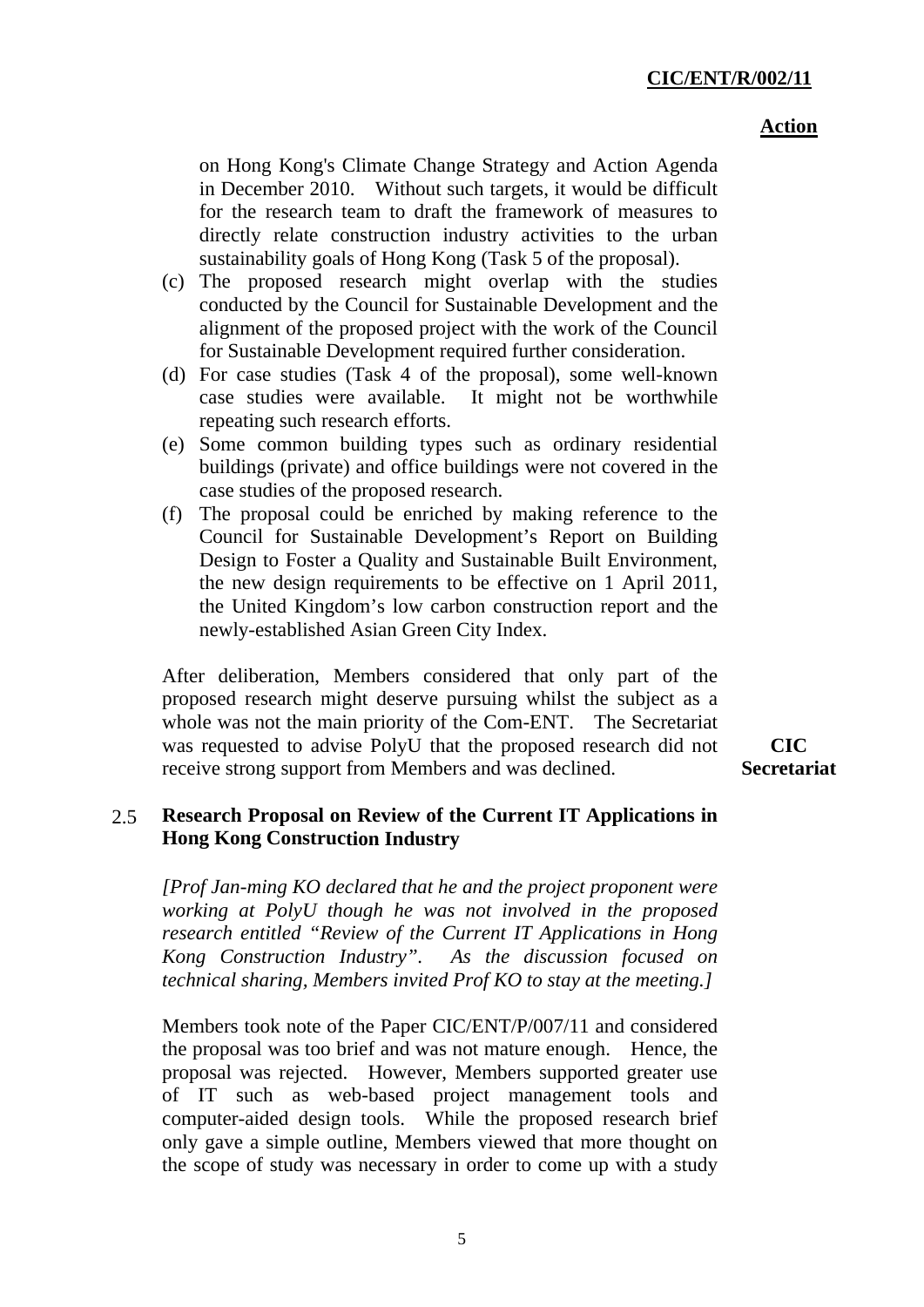brief to address the needs of the construction industry on IT. Members considered that input from developers, consultants, contractors and government departments would be helpful to formulate a comprehensive research brief. The Chairman was requested to discuss with the Task Force on Research Activities if the matter could be deliberated at the Task Force.

**CW/ TF-Research Activities** 

## 2.6 **Key Performance Indicators (KPIs) for Construction Industry**

Members took note of the Paper CIC/ENT/P/008/11.

The Secretariat was preparing an interim report on the KPIs for construction industry with a view to publishing a set of initial KPIs for use in the first quarter of 2012. Members noted that different stakeholders might have different views on the definitions of KPIs while data collection and detailed analysis would also take some time to complete. To expedite the work, Members supported publishing a set of initial KPIs for general use in 2012 while the study would be on-going to improve the data structure and processing for future discussion and adoption.

Regarding the revised KPIs given in the Paper, Members suggested categorising them into the following six areas for more focused presentation:

- (a) Productivity
- (b) Health & Safety
- (c) Environment
- (d) Manpower
- (e) Dispute Resolution
- (f) Volume of Construction Works

In response to a Member's question on the construction cost index for civil works, the Secretariat replied that there were a variety of trades within civil works and it would be impractical to compare different unit costs involved in civil works.

Some Members expressed their concerns on data collection and reliability. A Member advised that the Form GF527 – "Monthly Returns on Site labour Deployment and Wage Rates for Construction Works" was not used to collect data for energy use for construction works, and any changes to the Form GF527 might have adverse implications for contractors' resources and reporting system and thus careful consideration would be necessary before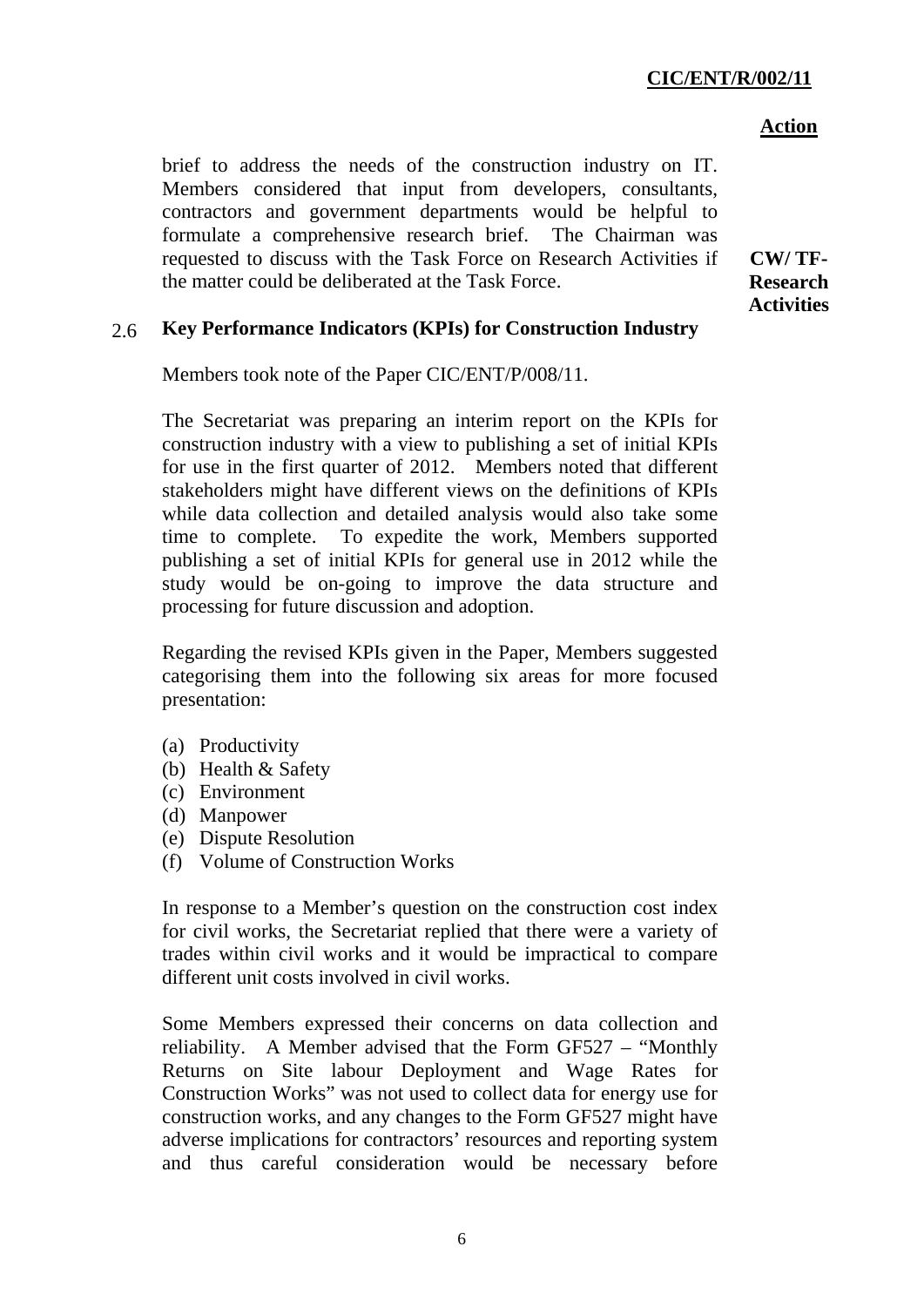## **CIC/ENT/R/002/11**

#### **Action**

implementation. He also suggested the Secretariat to consult with the Labour Department and the Buildings Department in respect of data collection mechanisms before finalising the relevant KPIs. Another Member pointed out that indices produced by the Census and Statistics Department might not be able to reflect the real situation such as the wage statistics might cover other elements and could not reflect the wage received by the workers in the construction industry. Some Members advised that at this initial stage, the Secretariat could make use of readily available data such as those already on the public domain for trend analysis considering that compiling new statistics would entail great resources.

The Secretariat was requested to incorporate the above comments in the interim report for submission to the CIC. **CW/ CIC** 

**Secretariat** 

### 2.7 **Green Labels for Construction Materials**

Members took note of the Paper CIC/ENT/P/009/11 and supported commissioning a research project to develop an industry-wide Green Building Product Labelling Scheme (GBPLS) for the Hong Kong construction industry.

Some Members suggested extending the research scope to produce a business plan for promoting the future GBPLS. A Member suggested reducing the research period from 15 months to 9 months.

To expedite the study, the Secretariat was requested to:

## **CW/ CIC Secretariat**

- (a) invite some Members to review the revised research brief with a view to carrying out the expression of interest exercise as soon as possible; and
- (b) seek research funding from the CIC via the Committee on Administration and Finance.

## 2.8 **Research on Establishing a Hong Kong Based Carbon Labelling Framework for Construction Materials – Progress Update**

Members took note of the Paper CIC/ENT/P/010/11.

# 2.9 **Research on River Sand Substitutes for Concrete Production and Cement Sand Mortar Production (Phase One) – Revised Research Scope**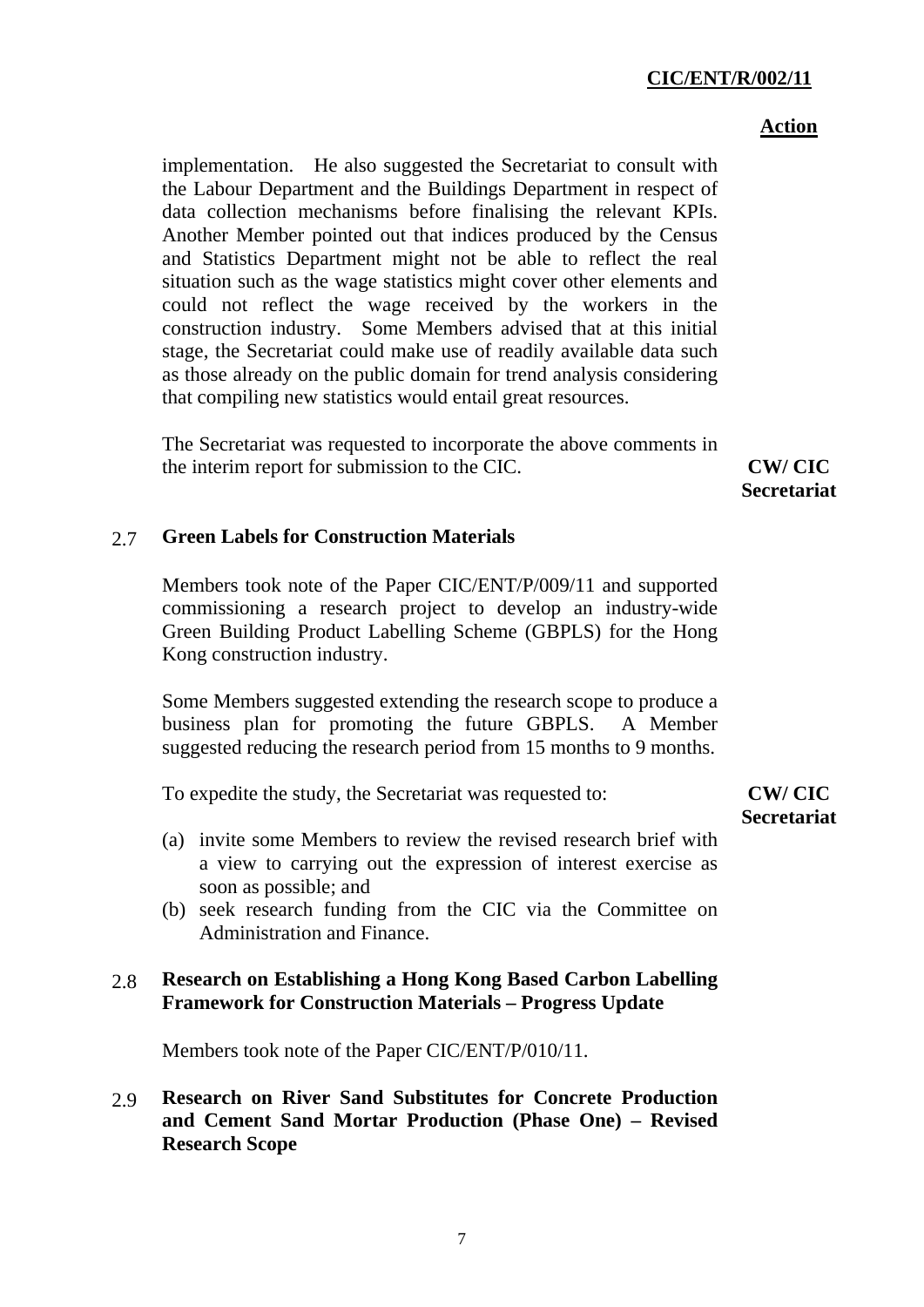Members took note of the Paper CIC/ENT/P/011/11.

Based on the recommendation of the Task Force on River Sand Substitutes Research on the recent tender exercise, Members agreed to reject the tenderer in view of the unreasonably high research fee proposed in its tender submitted on 27 January 2011. As there was high demand of river sand in concrete production and the use of granite fine in high strength concrete was yet to explore, Members advised not to remove the research scope on concrete production at this moment. In the re-tendering exercise, tenderers should be requested to submit two proposals in respect of:

- (a) study on cement sand mortar production only; and
- (b) study on both concrete production and cement sand mortar production.

The Secretariat was requested to proceed with the expression of interest exercise. **CIC Secretariat** 

# 2.10 **Task Force on Research Activities – Progress Update**

Members took note of the Paper CIC/ENT/P/012/11 on the outcome of the Joint Environmental Workshop with the Environmental Committee of the HKCA. The Task Force on Research Activities (TF-RA) would continue to organise similar joint workshops with professional bodies to explore research and development needs of the industry. A Member suggested that universities could be advised to discuss with TF-RA on their research ideas before making submissions to the CIC.

# 2.11 **Technical Seminar on Use of Prefabrication and Modularisation**

Members took note of the Paper CIC/ENT/P/013/11 and were welcome to join the Technical Seminar to be held on 15 April 2011 at 6:30 pm at PolyU.

## 2.12 **Task Force on Adhesion Technologies for External Wall Tiles – Progress Update**

Members took note of the Papers CIC/ENT/P/014/11 and CIC/ENT/P/015/11. Members noted that members of the Task Force on Adhesion Technologies for External Wall Tiles (TF-EWT) had different opinions regarding the draft review report on common and/or major causes of debonding or failure of wet-fixed external